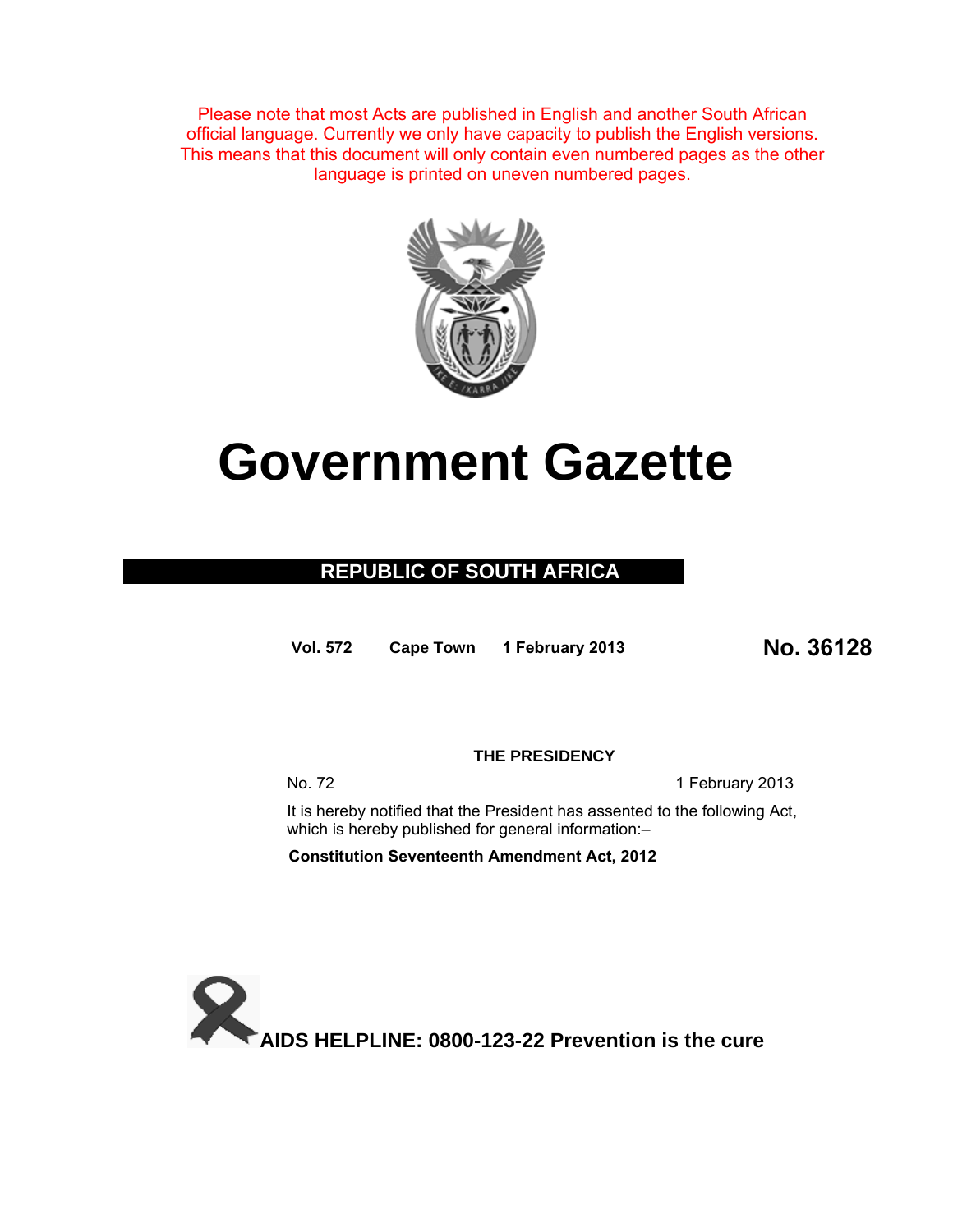Constitution Seventeenth Amendment Act, 2012

## **GENERAL EXPLANATORY NOTE:**

|  | Words in bold type in square brackets indicate omissions from<br>existing enactments. |
|--|---------------------------------------------------------------------------------------|
|  | Words underlined with a solid line indicate insertions in<br>existing enactments.     |

*(English text signed by the President) (Assented to 1 February 2013)*

## **ACT**

**To amend the Constitution of the Republic of South Africa, 1996, so as to further define the role of the Chief Justice as the head of the judiciary; to provide for a single High Court of South Africa; to provide that the Constitutional Court is the highest court in all matters; to further regulate the jurisdiction of the Constitutional Court and the Supreme Court of Appeal; to provide for the appointment of an Acting Deputy Chief Justice; and to provide for matters connected therewith.**

**P**ARLIAMENT of the Republic of South Africa enacts, as follows:—

## **Amendment of section 165 of Constitution**

**1.** Section 165 of the Constitution of the Republic of South Africa, 1996 (hereinafter referred to as the Constitution), is hereby amended by the addition of the following subsection: 5

''(6) The Chief Justice is the head of the judiciary and exercises responsibility over the establishment and monitoring of norms and standards for the exercise of the judicial functions of all courts.''.

## **Amendment of section 166 of Constitution**

- **2.** Section 166 of the Constitution is hereby amended—
	- (a) by the substitution for paragraph (c) of the following paragraph:
		- ''(c) the **[High Courts, including]** High Court of South Africa, and any high court of appeal that may be established by an Act of Parliament to hear appeals from **[High Courts]** any court of a 15 status similar to the High Court of South Africa;''; and
	- (b) by the substitution for paragraph (e) of the following paragraph:
		- ''(e) any other court established or recognised in terms of an Act of Parliament, including any court of a status similar to either the **[High Courts]** High Court of South Africa or the Magistrates' 20 Courts.''.

10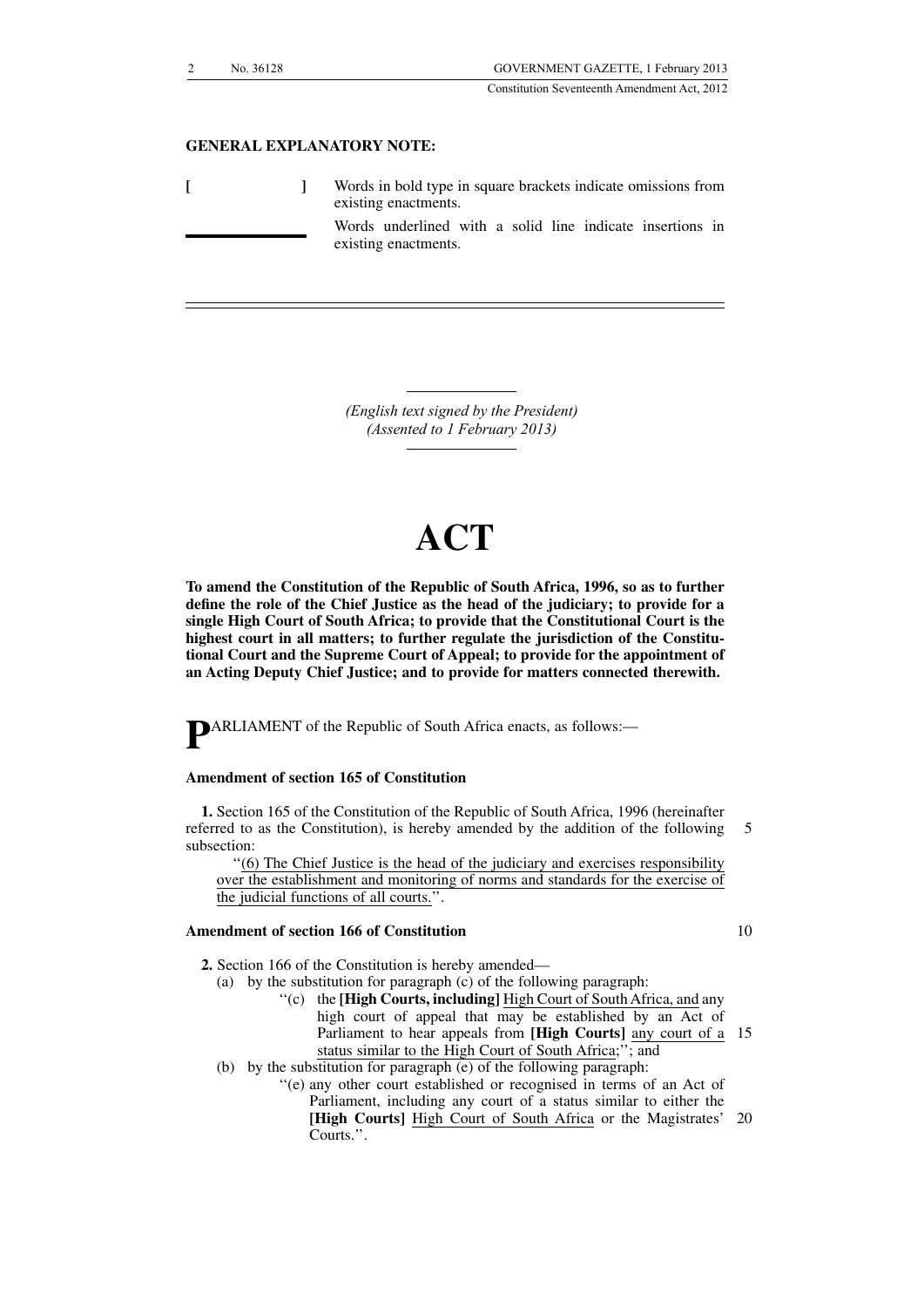5

10

40

4

## **Amendment of section 167 of Constitution, as amended by section 11 of Constitution Sixth Amendment Act of 2001**

### **3.** Section 167 of the Constitution is hereby amended—

- (a) by the substitution for subsection (3) of the following subsection:
	- ''(3) The Constitutional Court—
	- (a) is the highest court **[in all constitutional matters]** of the Republic; and
	- (b) may decide **[only]**
		- (i) constitutional matters**[, and issues connected with decisions on constitutional matters]**; and
		- (ii) any other matter, if the Constitutional Court grants leave to appeal on the grounds that the matter raises an arguable point of law of general public importance which ought to be considered by that Court; and
	- (c) makes the final decision whether a matter is **[a constitutional** 15 **matter or whether an issue is connected with a decision on a constitutional matter]** within its jurisdiction.''; and
- (b) by the substitution for subsection  $\overline{(5)}$  of the following subsection:

''(5) The Constitutional Court makes the final decision whether an Act of Parliament, a provincial Act or conduct of the President is constitutional, and must confirm any order of invalidity made by the Supreme Court of Appeal, **[a]** the High Court of South Africa, or a court of similar status, before that order has any force.''. 20

#### **Amendment of section 168 of Constitution, as amended by section 12 of Constitution Sixth Amendment Act of 2001** 25

**4.** Section 168 of the Constitution is hereby amended by the substitution for subsection (3) of the following subsection:

''(3) (a) The Supreme Court of Appeal may decide appeals in any matter arising from the High Court of South Africa or a court of a status similar to the High Court of South Africa, except in respect of labour or competition matters to such extent 30 as may be determined by an Act of Parliament.

- (b) The Supreme Court of Appeal may decide only—
	- (i) appeals;
- (ii) issues connected with appeals; and
- (iii) any other matter that may be referred to it in circumstances defined by an 35 Act of Parliament.''.

## **Substitution of section 169 of Constitution**

**5.** The following section is hereby substituted for section 169 of the Constitution:

## ''**High [Courts] Court of South Africa**

**169.** (1) **[A]** The High Court of South Africa may decide—

- (a) any constitutional matter except a matter that—
	- (i) **[only]** the Constitutional Court **[may decide]** has agreed to hear directly in terms of section 167(6)(a); or
	- (ii) is assigned by an Act of Parliament to another court of a status similar to **[a]** the High Court of South Africa; and 45
- (b) any other matter not assigned to another court by an Act of Parliament.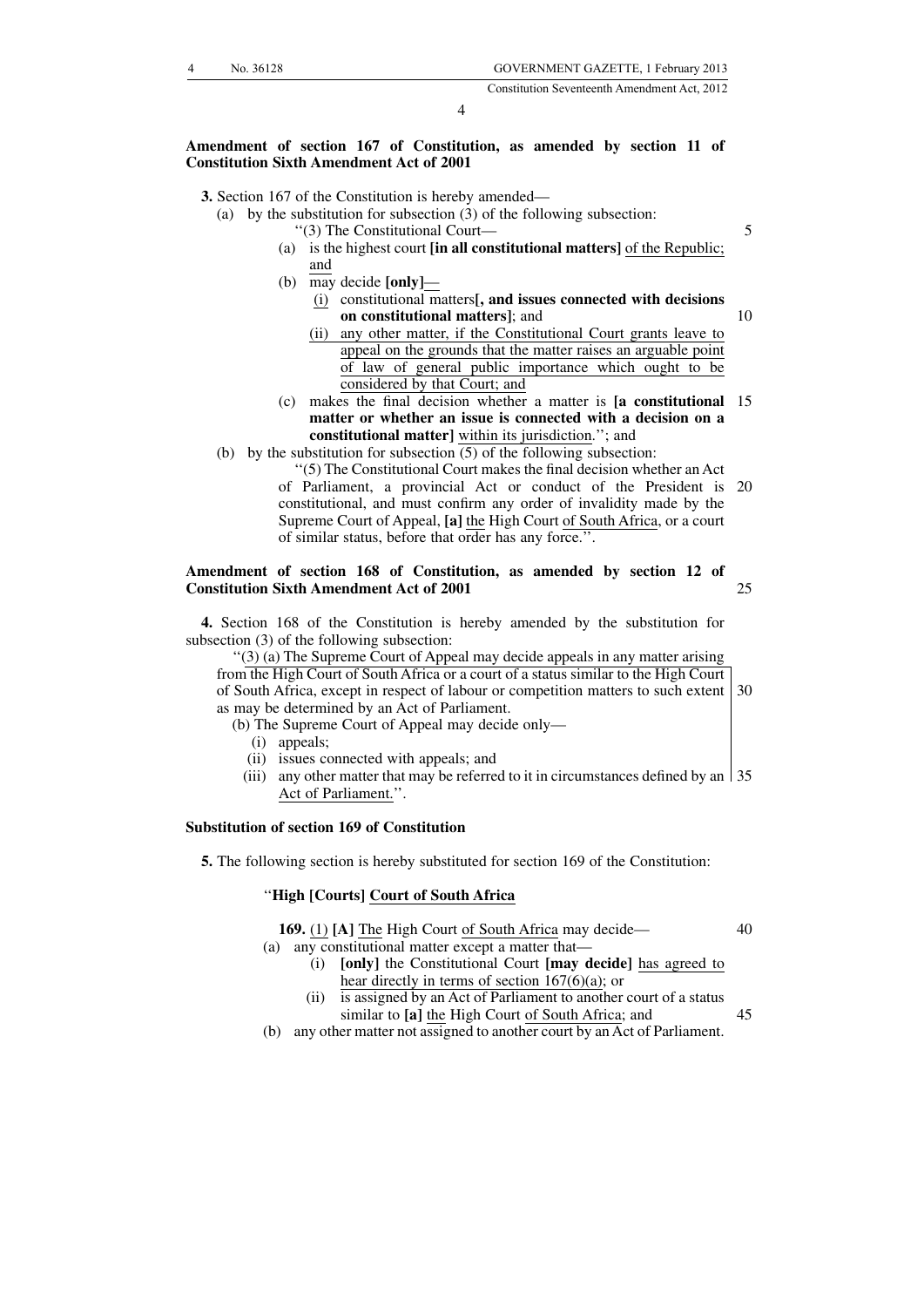Constitution Seventeenth Amendment Act, 2012

6

## (2) The High Court of South Africa consists of the Divisions determined

- by an Act of Parliament, which Act must provide for—
- (a) the establishing of Divisions, with one or more seats in a Division; and
- (b) the assigning of jurisdiction to a Division or a seat within a Division.
- (3) Each Division of the High Court of South Africa— (a) has a Judge President;
- (b) may have one or more Deputy Judges President; and
- (c) has the number of other judges determined in terms of national legislation.''.

## **Substitution of section 170 of Constitution**

**6.** The following section is hereby substituted for section 170 of the Constitution:

## **''[Magistrates' Courts and other] Other courts**

**170. [Magistrates' Courts and all other courts]** All courts other than those referred to in sections 167, 168 and 169 may decide any matter determined by an Act of Parliament, but a court of a status lower than **[a]** 15 the High Court of South Africa may not enquire into or rule on the constitutionality of any legislation or any conduct of the President.''.

## **Amendment of section 172 of Constitution**

**7.** Section 172 of the Constitution is hereby amended by the substitution in subsection (2) for paragraph (a) of the following paragraph:

20

25

5

10

'(a) The Supreme Court of Appeal, <sup>[a]</sup> the High Court of South Africa or a court of similar status may make an order concerning the constitutional validity of an Act of Parliament, a provincial Act or any conduct of the President, but an order of constitutional invalidity has no force unless it is confirmed by the Constitutional Court.''.

## **Substitution of section 173 of Constitution**

**8.** The following section is hereby substituted for section 173 of the Constitution:

#### **''Inherent power**

**173.** The Constitutional Court, the Supreme Court of Appeal and the High **[Courts have]** Court of South Africa each has the inherent power to protect and regulate their own process, and to develop the common law, taking into account the interests of justice.''. 30

## **Substitution of section 175 of Constitution, as amended by section 14 of Constitution Sixth Amendment Act of 2001**

**9.** The following section is hereby substituted for section 175 of the Constitution:

35

## ''**[Acting] Appointment of acting judges**

**175.** (1) The President may appoint a woman or man to **[be]** serve as an acting Deputy Chief Justice or judge of the Constitutional Court if there is a vacancy in any of those offices, or if **[a judge]** the person holding such an office is absent. The appointment must be made on the recommendation of 40 the Cabinet member responsible for the administration of justice acting with the concurrence of the Chief Justice, and an appointment as acting Deputy Chief Justice must be made from the ranks of the judges who had been appointed to the Constitutional Court in terms of section 174(4).

(2) The Cabinet member responsible for the administration of justice 45must appoint acting judges to other courts after consulting the senior judge of the court on which the acting judge will serve.''.